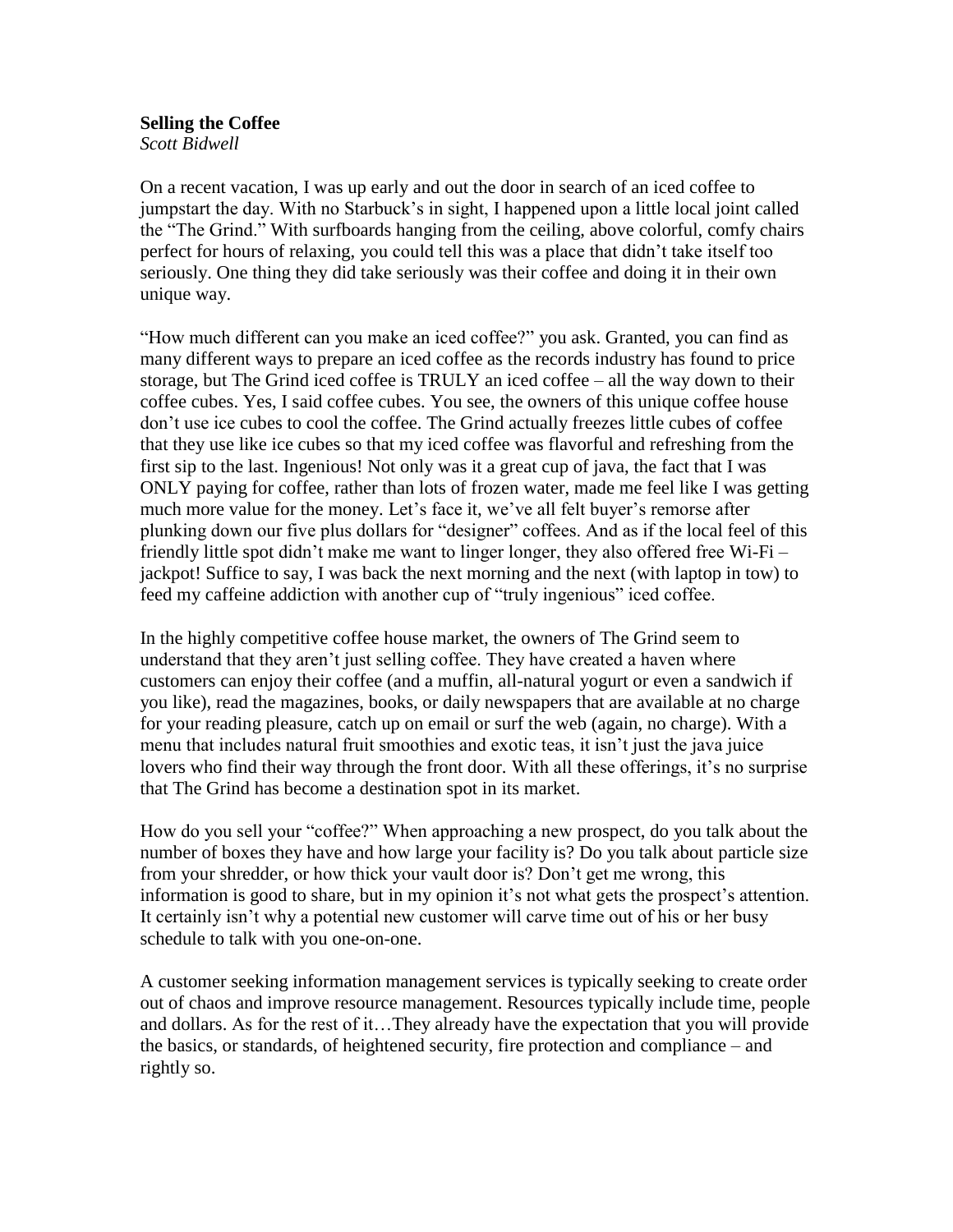## **Know What You're Selling**

When you get right down to it, your business is not too dissimilar from that of the coffee shop. In its most simplistic form, The Grind sells coffee. Likewise, you sell shelf space if you are a records center, slots if you are a media vault, or confidential shredding if you are a destruction company. If you take The Grind's approach, however, you recognize that you're selling much more. The owners of The Grind understood that, to attract and keep customers in their highly competitive coffee house market, they had to combine great service with unique offerings. In essence, they elevated the simple task of getting the morning coffee into an enjoyable and memorable experience. This is not unlike you selling your *services*. The business of storing, managing and destroying your customers' information assets is really a service-based business rather than a commodity-based business. When positioning your sales message, keep in mind that your potential new customer will best respond to a message that describes how your company will ensure accuracy and access, while providing the highest degree of security and compliance of their important information assets. In other words, it isn't that you *will provide* security and so forth. They want to know *how* you accomplish this and *what this means to their business*.

## **Shhhh…Just Listen**

Too often, salespeople launch into the sales pitch, citing statistics, testimonials and all the reasons a prospect should do business with their company instead of listening to what the prospect is seeking to accomplish. What are their challenges or pains? What have they done thus far to address these challenges and what will make them feel like they have achieved success in tackling these issues? Why are they interested in doing business with your company – or any company like yours that provides similar services? By understanding your prospects' needs and issues first, you will be in a better position to return with a much more meaningful solution and hopefully, add a new company to your growing list of clients.

## **Be Specific**

A potential new customer wants to know specifically what your company does differently from other companies in the market and why that should matter to them. Provide detailed information about how your company conducts its business and how that will help them deal with their pains. Share information about the software you use and its specific features that will enable them to better manage their information assets. Provide detail on what systems you already have in place in an effort to make them feel confident that their paper, media or destruction materials are being professionally managed.

## **Invest in Technology**

While it's often tempting to take a little bit from here and a little bit from there to cobble together technology-based solutions, these often fall short of your requirements and your customers' expectations in terms of effectiveness and ease-of-use. Do your research to find the best solution to streamline business processes – not only internally, but externally as well. Simple exercises such as search and query functions should work effortlessly, indexing and conducting an inventory of assets should be easily accomplished. When